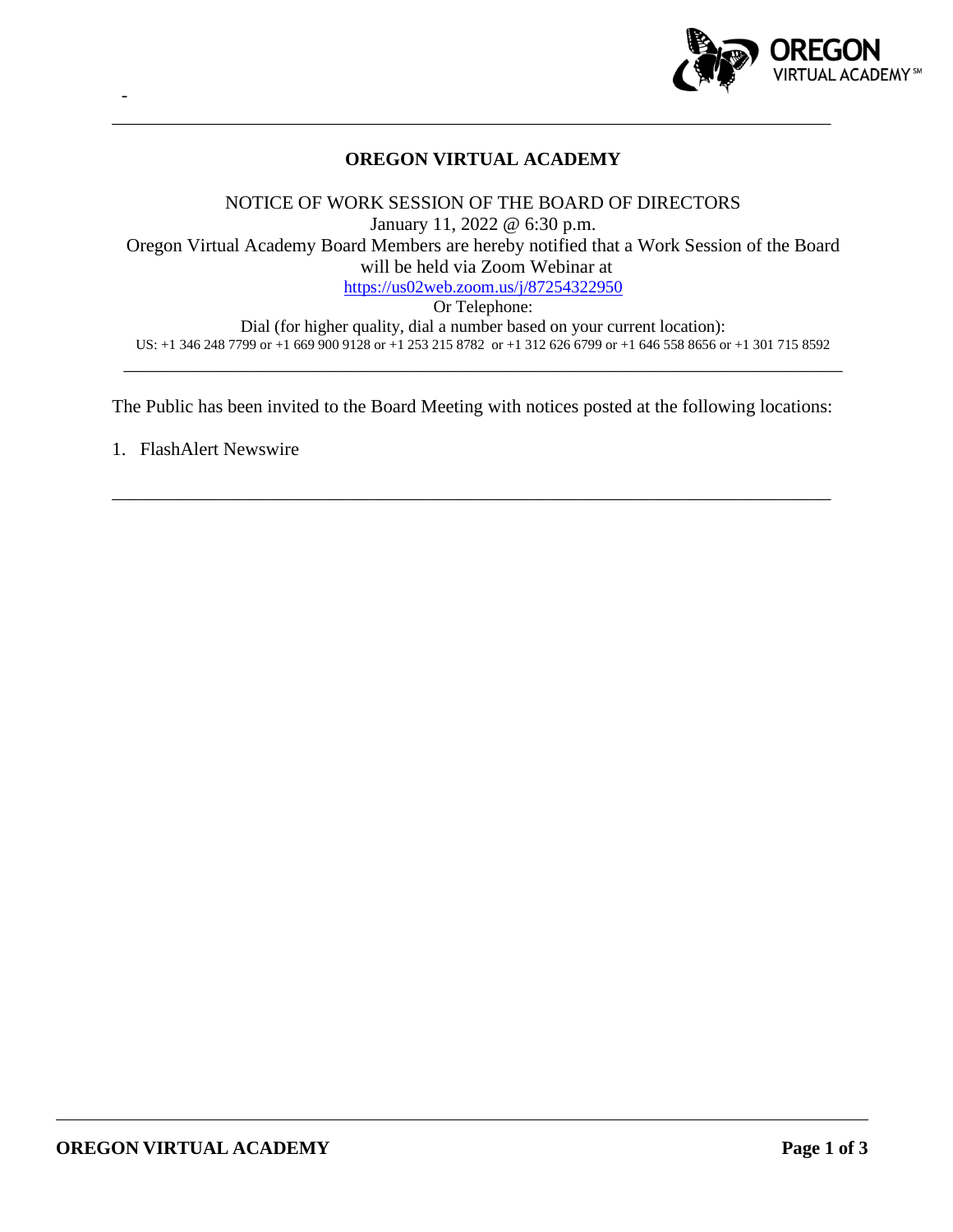

# **WORK SESSION AGENDA BOARD OF DIRECTORS OREGON VIRTUAL ACADEMY**

### **Tuesday, January 11, 2022 at 6:30 p.m.**

<https://us02web.zoom.us/j/87254322950>

### **Public Comments at Board Meetings**

ORVA Board Meetings are meetings for board members that occur in public, they are not meetings of the public. Being a virtual school, meetings are held monthly online in the Zoom webinar platform. Participants have the ability to use the Q&A feature to send questions and/or comments directly to the members of the board during meetings. The webinar format permits board members to conduct their business while allowing for public interaction during portions of the meeting where it makes sense to the discussion. The public comment portion of the meeting provides an opportunity for constituents to directly address the Oregon Virtual Academy Board of Directors.

#### **We encourage public comments at all regular meeting sessions (not work sessions or executive sessions) and ask that you respectfully follow the meeting guidelines below:**

- Public Comment occurs from approximately 6:45 to 7:00 p.m. at the beginning of monthly Board Regular Session meetings, which occur on the fourth Tuesday of each month.
- Each person who signs up to speak should arrive no later than 6:30 PM.
- During the 15-minute Public Comment period, each registered speaker will have up to 3 minutes in which to address the Board.
- If you have hand-outs or materials for the Board, please present them to the Board's Executive Assistant who will distribute them to the Board members after the meeting.
- The Board Chair has full discretion over the Public Comment period, including the ability to manage speaking time to allow for additional comments.
- No inappropriate comments or behavior will be tolerated. Inappropriate behavior is defined as attempting to engage individual board members in conversation, insults, obscenities or profanity, attacks against any person in their personal capacity, and/or physical violence or threat thereof.
- Try to resolve any issues with teachers, school principals, direct supervisors, Executive Director, or other school personnel before bringing the issue to the board.
- Recognize that the board does not discuss personnel matters at board meetings. Do your homework and understand the basic facts of the issue before addressing the board. Prepare an outline and be organized.

### **Process to request a speaking slot:**

• There are no public comment during Board Work Sessions

#### **Guidelines for addressing the board:**

- When your name is called, unmute your microphone and turn on your camera (optional). Speak into the microphone, giving your full name and title (only if employed at ORVA).
- Remember that comments are limited to three minutes.
- Be respectful of the board when speaking.
- Be ready to respond to questions from the board if asked.
- Address your testimony to the board members, not the audience.
- The board's goal for the public comment period is to hear your concerns, comments and opinions.